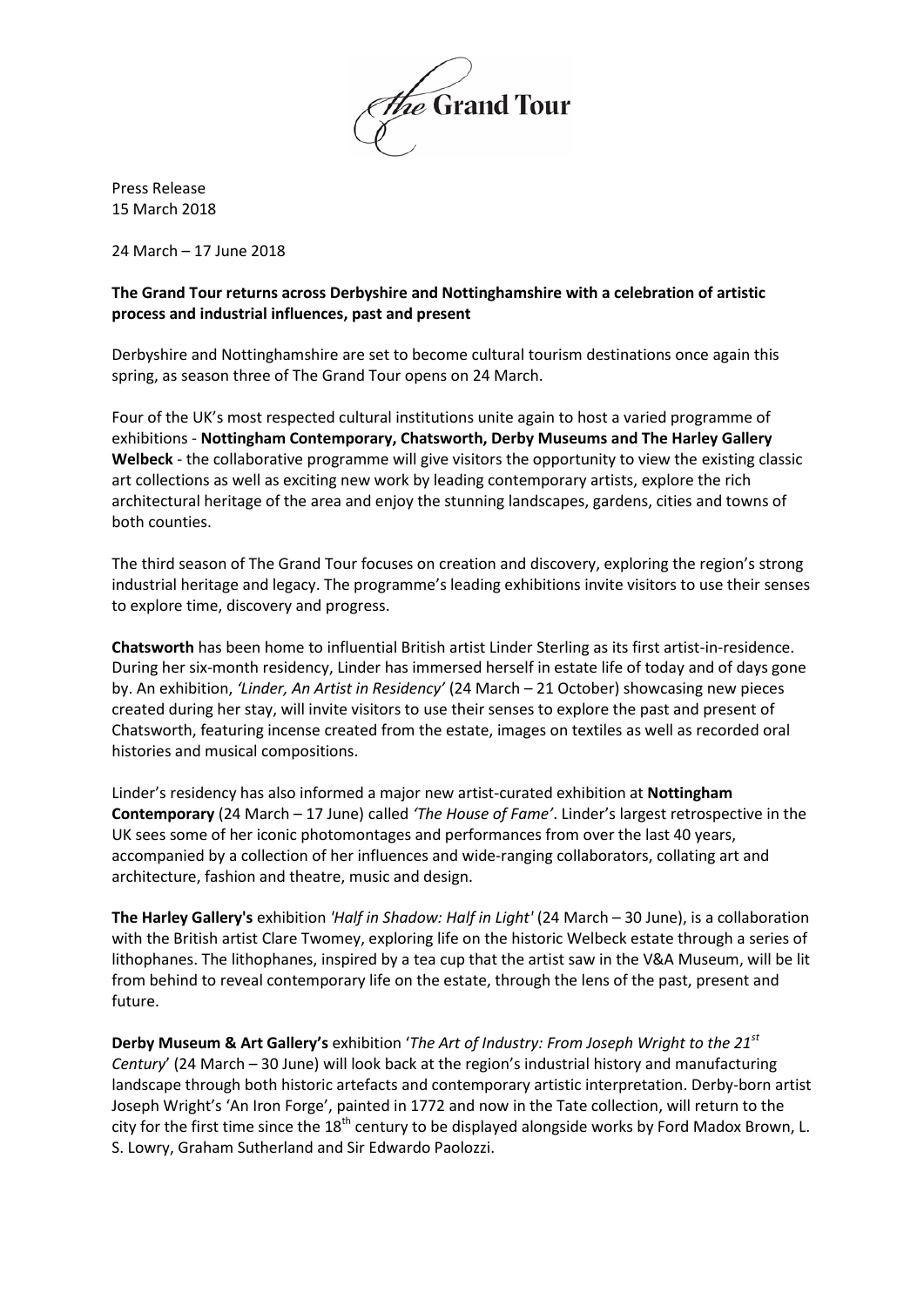

As in previous seasons, the Grand Tour will extend beyond these four venues with a host of fringe venues providing endless opportunities for the culture tourist to experience a broad range of art.

Nottingham's **Backlit Gallery** presents 'Mirrors for Princes' (26 May – 9 July) where contemporary artists blur the lines across the West and East. '*Scaling the Sublime: Art at the Limits of Landscape*' (23 March – 17 June) at **Djanogly Gallery at Nottingham Lakeside Arts** interrogates the artistic fascination of the landscape sublime whilst reflecting on our relationship with the unimaginable forces of nature.

**Nottingham City Museums & Gallery's** '*Lace Unravelled*' (15 – 16 March) reflects on a variety of perspectives regarding lace as a product, an industry and as inspiration for contemporary creativity continuing with an exhibition at **Newstead Abbey** featuring work by contemporary artists. **University of Nottingham, Manuscripts & Special Collections** offer a behind-the-scenes experience in '*Hosiery & Lace: Exploring the Archives*' (16 May) giving the opportunity to explore their rich collection of hosiery, lace and textiles.

For a more participatory experience, the School of Artisan Food will run courses that hark back to the gastronomic experiences that were an essential part of the historic Grand Tours. Whereas **Syson Gallery** will host live talks in their take on 18th century coffee houses – often referred to as 'Penny Universities' – creating the '*Penny Podcasts*' (22 March – 31 May). Joined by Ottar chocolates of Welbeck, the sessions will investigate free access to education, debate and creative exchange.

**Derby Cathedral's** '*Developing & Redeveloping*' (6 April – 25 May) traces the history of the cathedral building through a series of photographs from Derby's W W Winter's archives, one of the oldest photographic studio businesses in the UK. The historic negatives have been developed as highquality prints by The Photo Parlour, Nottingham. Whilst in Derbyshire, **Renishaw Hall & Gardens** exhibits '*Brothers in Arts- The Sitwell Passion and Patronage'* (April – July) showcasing artworks by the brothers of the influential Sitwell 'Trio', Osbert and Sacheverell.

# **Brendan Moffett, Chief Executive of Marketing NG, the official place marketing organisation for Nottingham and Nottinghamshire, said**:

"With its return for a third season, The Grand Tour perfectly demonstrates how the cultural sector in the region can collaborate to create outstanding experiences that attract visitors in their thousands.

"We are delighted to welcome Internationally renowned artist Linder Sterling to Nottingham Contemporary; whose calibre re-affirms Nottinghamshire, and the wider region, as a leading destination for culture in 2018. We look forward to welcoming culture lovers and those new to culture, to come and explore all that the counties of Nottinghamshire and Derbyshire have to offer."

Whilst on The Grand Tour, there are many opportunities to experience Nottingham and Nottinghamshire, take an overnight stay at the stylish [Hart's Hotel](https://www.visit-nottinghamshire.co.uk/stay/harts-hotel-p350491) with its stunning views over Nottingham or th[e Igloo Hybrid Hostel,](http://www.igloohostel.co.uk/) an independent and quirky hostel in the heart of the city. Alternatively, stay in Sherwood Forest at [Forest Holidays](http://www.forestholidays.co.uk/) in a luxury, cosy log cabins ideal for a countryside break.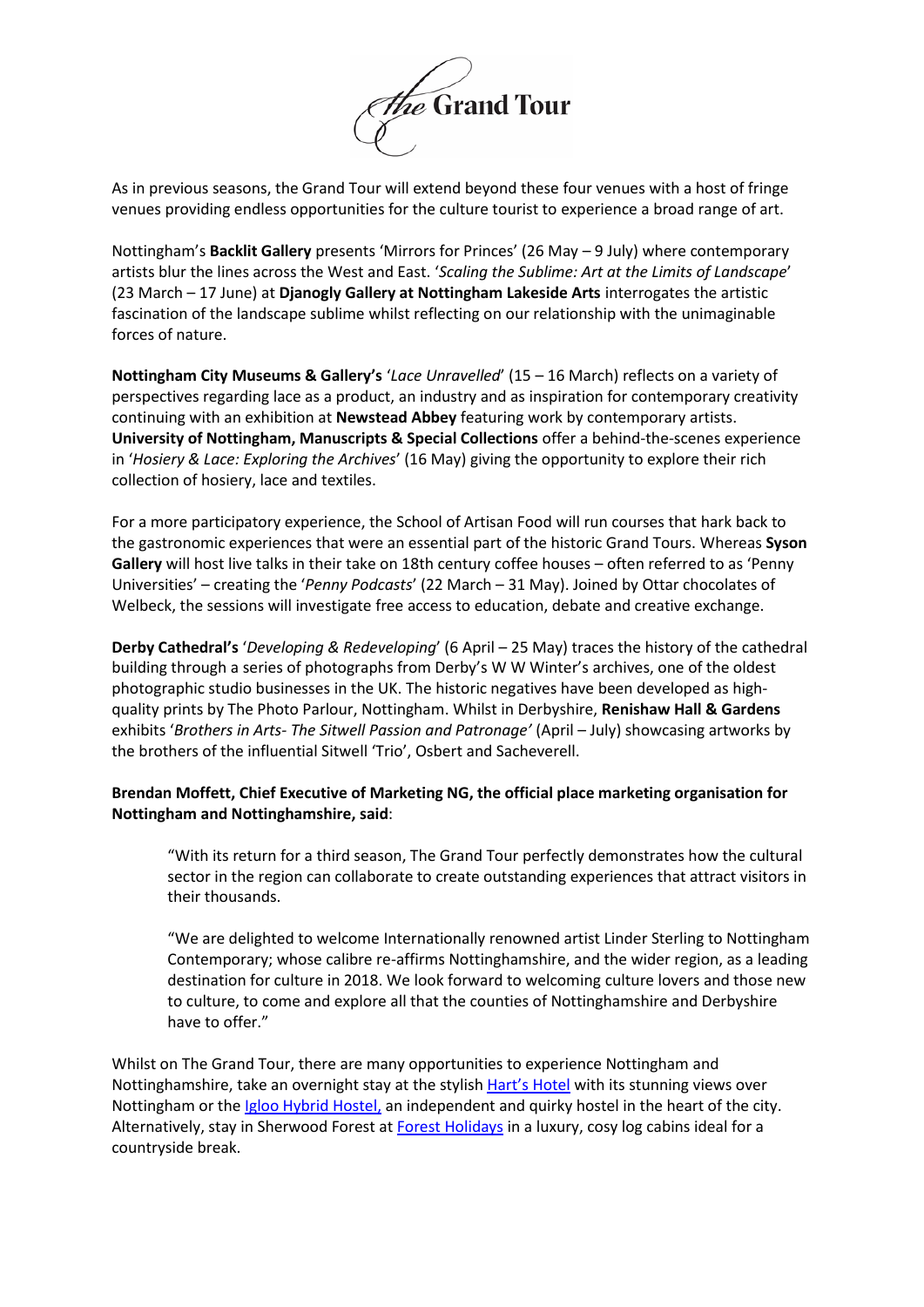

The flourishing culinary scene in the city and county can be encountered at [Forest Lodge Restaurant,](https://www.visit-nottinghamshire.co.uk/food-and-drink/forest-lodge-restaurant-p636011) situated in the heart of Sherwood Forest which offers a seasonal menu with a French twist. Alternatively, for something the kids will love, try George's [Great British Kitchen](https://www.visit-nottinghamshire.co.uk/food-and-drink/georges-great-british-kitchen-p648721) with its beach huts and award-winning fish and chips. Nottingham is also home to the oldest pub in England, Ye Olde [Trip to Jerusalem,](http://www.triptojerusalem.com/) whilst [Belgo](https://www.visit-nottinghamshire.co.uk/food-and-drink/belgo-p692311)'s Hop-Tails offer a twist on the traditional cocktail using the finest Belgian beers.

As well as the remarkable visual arts offer from the Grand Tour, Nottingham has a wonderful array of things to do. Plan a literary themed break to this **UNESCO City of Literature**, and visit the former home of author DH Lawrence, or the beautiful Bromley House Library. Extend your adventure with a visit to the [City of Caves,](http://www.nationaljusticemuseum.org.uk/venue/city-of-caves/) to explore part of a hidden network of over 500 original sandstone caves underneath the streets of Nottingham dating back to the dark ages or visi[t Creswell Crags](http://www.creswell-crags.org.uk/) in Nottinghamshire, home to a limestone gorge which is interspersed with caves giving evidence of Ice Age life.

# **Jo Dilley, Managing Director, Marketing Peak District & Derbyshire, the area's official tourist board, said:**

"The Grand Tour offers staying visitors the ideal opportunity to discover Derbyshire and Nottinghamshire's wealth of classical and contemporary culture, built heritage and beautiful landscapes during short breaks to experience the best of both counties.

"Previous seasons have demonstrated that, when key venues collaborate, art and culture can be used as an effective catalyst to bring in more tourists and heighten both areas' profiles as vibrant visitor destinations for the benefit of both the local and regional economy."

Comfortable hotels abound in both city and country in the Peak District and Derbyshire. [The](https://www.cathedralquarterhotel.com/,)  [Cathedral Quarter Hotel](https://www.cathedralquarterhotel.com/,) offers a four star boutique stay in Derby, while [The Devonshire Arms Beeley](http://www.devonshirebeeley.co.u/) or th[e Devonshire Arms Pilsley](http://www.devonshirepilsley.co.uk/) are both situated in peaceful and picturesque villages on the Chatsworth estate. Experience the true spirit of The Grand Tour a[t The Cavendish Hotel in Baslow,](http://www.cavendish-hotel.net/) also on the Chatsworth estate, which has a unique collection of more than 300 artworks from the Devonshire collection, from fine art to 20th century graffiti. All its luxuriously-appointed bedrooms have magnificent views over Chatsworth's parkland.

Dining out is a gourmet delight. Highlights in Derby include [Terroir Bistro,](http://www.terroirbistro.co.uk/) which won the accolade of Restaurant of the Year in the Derby Food and Drink Awards 2017, and [The Old Bell Hotel](https://bellhotelderby.co.uk/), Derby's oldest hotel, bar and restaurant. Further north is award-winning [Fischer's Baslow Hall](http://www.fischers-baslowhall.co.uk/) at Baslow, on the fringe of the Chatsworth estate, famous for its Michelin-starred fine dining experience. Luxurious and stylish with impeccable service, the restaurant is renowned for head chef Rupert Rowley's inventive modern British cuisine.

Wider tourist attractions in the Peak District and Derbyshire include historic houses such a[s Haddon](http://www.haddonhall.co.uk/)  [Hall,](http://www.haddonhall.co.uk/) [Hardwick Hall](https://www.nationaltrust.org.uk/hardwick-hall) near Chesterfield and [Kedleston Hall](https://www.nationaltrust.org.uk/kedleston-hall) near Derby, fascinating underground [caverns](https://www.visitpeakdistrict.com/things-to-do/attractions/caverns-and-caves) in Castleton and Buxton and family attractions such as exhilarating cable car rides and much more at [The Heights of Abraham](http://www.heightsofabraham.com/) in Matlock Bath and the pioneering industrial history of the Derwent Valley Mills [World Heritage Site.](http://www.derwentvalleymills.org/) Garden lovers should make a date in their diaries for the second annual [RHS Chatsworth Flower Show](https://www.rhs.org.uk/shows-events/rhs-chatsworth-flower-show/news/2018/Show-preview) (June  $6 - 10$ ).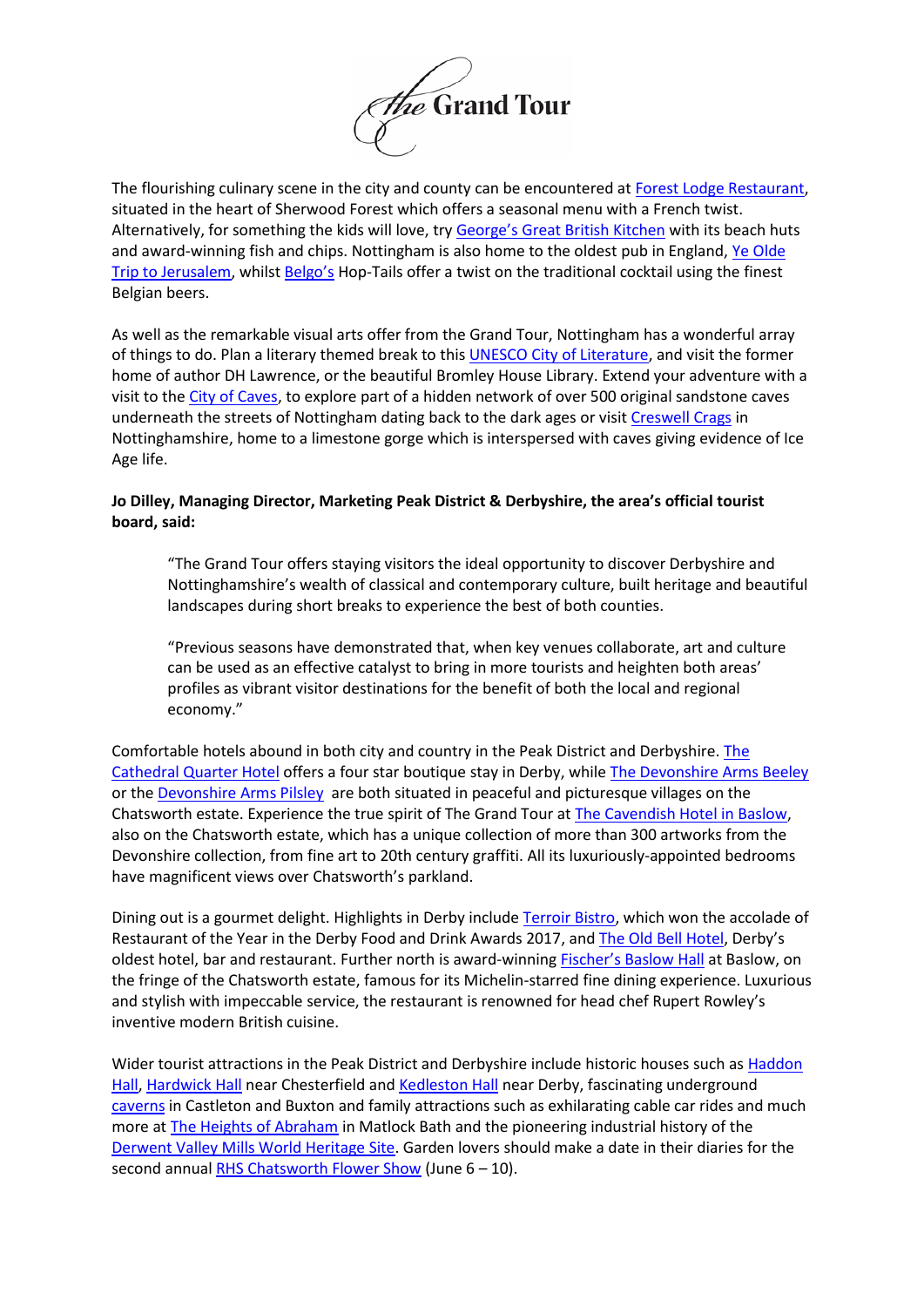

More information is available on The Grand Tour website - www.thegrandtour.uk.com

- ENDS -

## **Press Contact**

For press information, high resolution images, and interview requests-

For Nottinghamshire please contact Marketing NG: Genevieve Preece, Communications Executive, [genevieve.preece@marketingng.co.uk](mailto:genevieve.preece@marketingng.co.uk) / T: 0115 9628304 / M: 07495986946

For the Peak District and Derbyshire please contact Marketing Peak District & Derbyshire: Janette Sykes, PR Manager, [janette.sykes@marketingpdd.com](mailto:janette.sykes@marketingpdd.com) / M: 07792 924839

## **Notes to Editors**

## **The Grand Tour**

Launched in 2015, the Grand Tour partnership of Nottingham Contemporary, Chatsworth, Derby Museums and The Harley Gallery, together with Visit Nottinghamshire and Visit Peak District & Derbyshire, is a groundbreaking example of cultural tourism that aims to showcase the region's diverse richness of art, architecture and landscape to a new generation of local, national and international visitors. Supported by Arts Council England's Cultural Destinations fund.

The first season saw Pablo Bronstein bring treasures from Chatsworth House to Nottingham Contemporary, the discovery of a long-lost Wright of Derby, and an extract from Rem Koolhaus' Venice Architecture coming to Worksop in North Nottinghamshire. The second season in 2016 was a selected retrospective of Turner Prize-winning artist Simon Starling, including a major painting by Joseph Wright of Derby, accompanied by an exhibition of Wright's works from Italy and exhibitions from Sir Peter Blake and Rose English. [www.thegrandtour.uk.com](http://www.thegrandtour.uk.com/)

## **About Marketing NG**

Marketing NG is the official Place Marketing Organisation (PMO) for Nottingham and Nottinghamshire.

The organisation is responsible for growing the local economy through encouraging inward investment, attracting business and leisure visitors, student retention and aligning with the local business community. It is made-up of three core divisions: Visit Nottinghamshire, Invest in Nottingham and Nottingham Partners. For more information, visit [https://www.visit-nottinghamshire.co.uk/.](https://www.visit-nottinghamshire.co.uk/)

## **About Marketing Peak District & Derbyshire**

Marketing Peak District & Derbyshire's mission is to develop and grow a successful and sustainable tourism economy, working closely with a wide range of partners to make the Peak District and Derbyshire the destination of choice – regionally, nationally and globally.

The Peak District and Derbyshire's visitor economy currently supports almost 28,000 jobs and is worth £2 billion a year. For more information, visi[t http://www.marketingpeakdistrictandderbyshire.com/](http://www.marketingpeakdistrictandderbyshire.com/) an[d https://www.visitpeakdistrict.com/.](https://www.visitpeakdistrict.com/)

## **About Nottingham Contemporary**

Nottingham Contemporary brings international art to an iconic building in the city centre. Designed by Stirling Prizewinning Caruso St John Architects, it is one of the largest and most ambitious contemporary art spaces in the UK. Since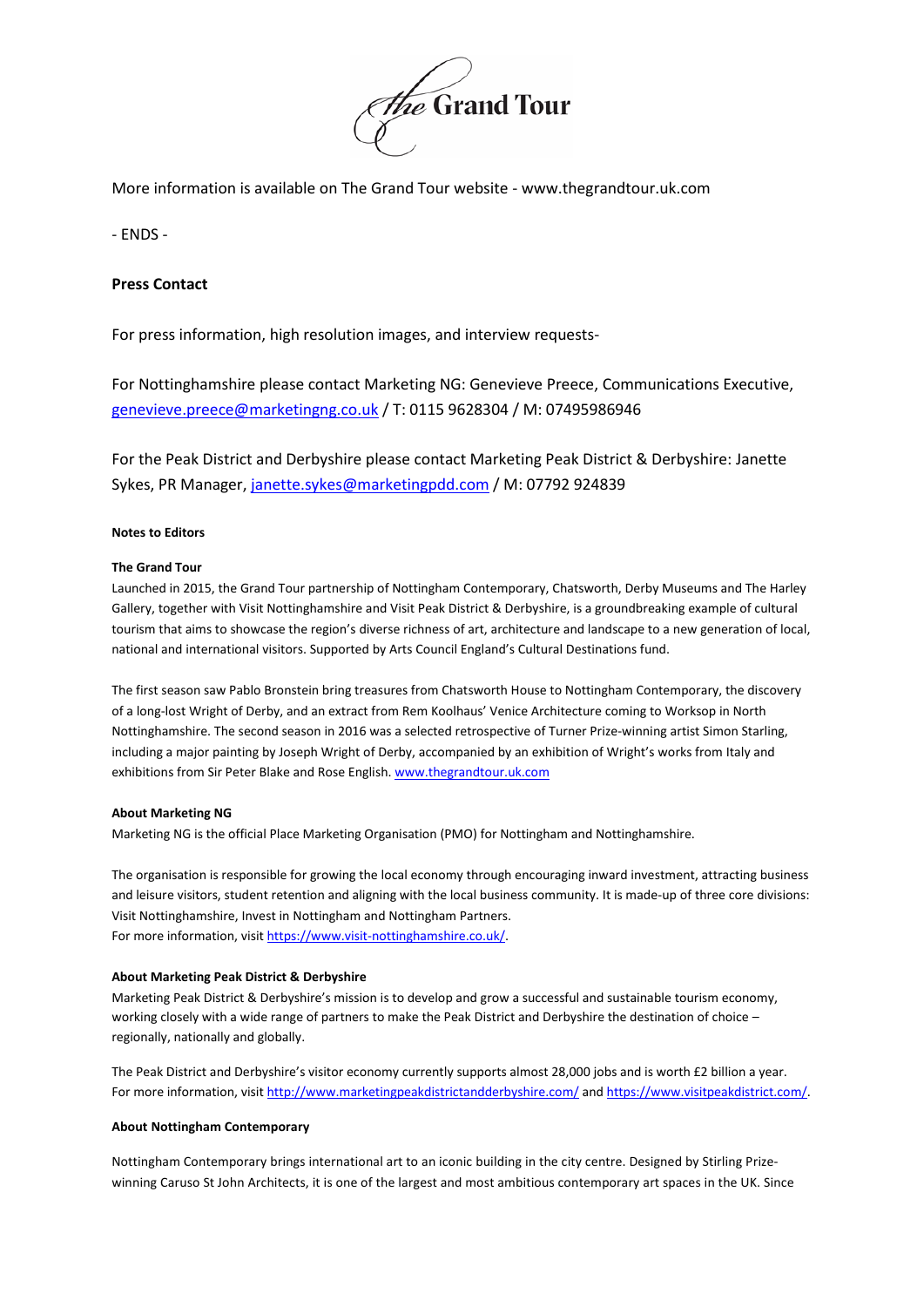

opening in 2009, it has organised more than 50 exhibitions, welcoming some 1.5 million visitors. Since February 2016, the director has been Sam Thorne.

Nottingham Contemporary is supported using public funding by Arts Council England and regularly funded by Nottingham City Council.

#### [www.nottinghamcontemporary.org](http://www.nottinghamcontemporary.org/)

#### **About Chatsworth**

Chatsworth is a member of the Treasure Houses of England, ten of the most magnificent palaces, stately homes and castles in England. [treasurehouses.co.uk](http://treasurehouses.co.uk/)

The Chatsworth House Trust is dedicated to the preservation of Chatsworth House, the art collection, garden, woodlands and park for the long-term benefit of the public.

The charity promotes the study and appreciation of Chatsworth as a place of historic, architectural and artistic interest and of natural beauty, and encourages the use and enjoyment of Chatsworth by visitors for education and recreation.

Chatsworth is only 16 miles from the M1, 10 miles from Chesterfield, and 8 miles north of Matlock, in the heart of Derbyshire's Peak District National Park, and is well served by transport links throughout the UK.

ww[w.chatsworth.org](http://chatsworth.org/)

#### **About The Harley Gallery**

The Harley Gallery is where old and new come together. It has a national reputation for excellence and innovation, aiming to widen participation and develop understanding of the work of practicing artists and makers. Situated on the ducal estate of Welbeck in North Nottinghamshire, the gallery is easily accessible from both the A1 and M1.

The three gallery spaces show exhibitions of contemporary visual art and craft which change 5 times a year, alongside a gallery shop, recognised by the Crafts Council as a quality retail outlet. In 2016, The Harley Gallery opened a further exhibition space dedicated to showing objects from The Portland Collection of fine and decorative arts built up by the Dukes of Portland and their families who have lived at Welbeck for over 400 years.

[www.harleygallery.co.uk](http://www.harleygallery.co.uk/)

#### **About Derby Museums**

Derby Museums Trust runs three museums, The Silk Mill, the site of the World's First Factory in the UNESCO Derwent Valley World Heritage Site, Pickford's House an 18th Century townhouse dedicated to domestic life and the Museum and Art Gallery. It holds the world-famous collection of work by Joseph Wright of Derby, the most significant artist to document the English Scientific Revolution and Enlightenment.

The Museum also tells the archaeological and natural history of Derbyshire, which features some of the earliest objects made by humans in England. At the Silk Mill its Re:Make programme is redefining the museum, as young people, hackers and crafts people, bring together science and art to present Derby as the City of Makers. Derby Museums Trust's principal funders are Derby City Council and Arts Council England.

[www.derbymuseums.org](http://www.derbymuseums.org/)

#### **About Linder**